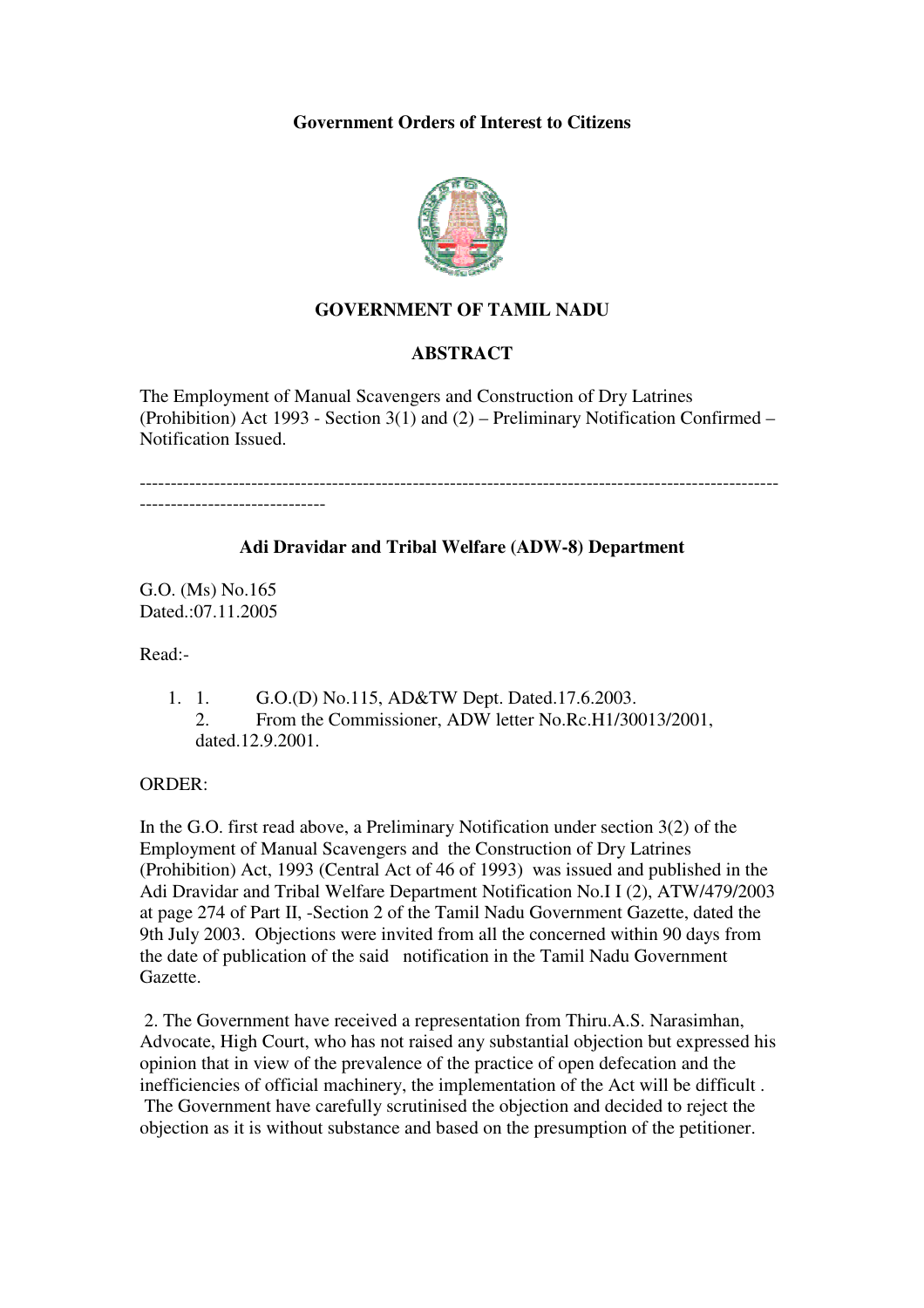3. The Government is satisfied that adequate facilities for the use of water-seal latrines in the state and that It is necessary to enforce the provisions of the said Act prohibiting any person to engage in or employ for or permit to be engaged in or employed for any other person for manually carrying human excreta and to construct or maintain a dry latrine in the whole of the State for the protection and improvement of the environment and public health in the State.

4. The Notification appended to this order will be published in the Tamil Nadu Government Gazette both in English and Tamil. The Secretary to Government Tamil Development Culture and Religious Endowment (Translation) Department, Secretariat, Chennai -9 is requested to supply the Tamil Translation of the Notification to the Works Manager, Government Central Press, Chennai -79.

 5. The Works Manager, Government Central Press, Chennai 79 is requested to send five copies of the Notification to the Government for reference and record.

//By order of the Governor//

## **K. DEENABANDU, SECRETARY TO GOVERNMENT.**

To

1. The Works Manager, Government Central Press, Chennai-79.

(For publication of the Notification in the Tamil Nadu Government Gazettee)

2. The Secretary , National Commission for Safai Karamcharis

'B' Wing, 4th Floor, Lok Nayak Bhavan, Khan Market, New Delhi 110 003.

3. The Secretary to Government,

Tamil Development, Culture and Religious Endowment Department, Chennai-9 (2 copies)

4. The Secretary to Government,

Rural Development Department, Chennai-9.

5. The Secretary to Government,

Municipal Administration and Water Supply Department, Chennai-9.

6. The Director, Adi Dravidar Welfare, Chennai-5.

7. The Director, Tribal Welfare, Chennai-5.

8. The Managing Director, TAHDCO, Chennai-101.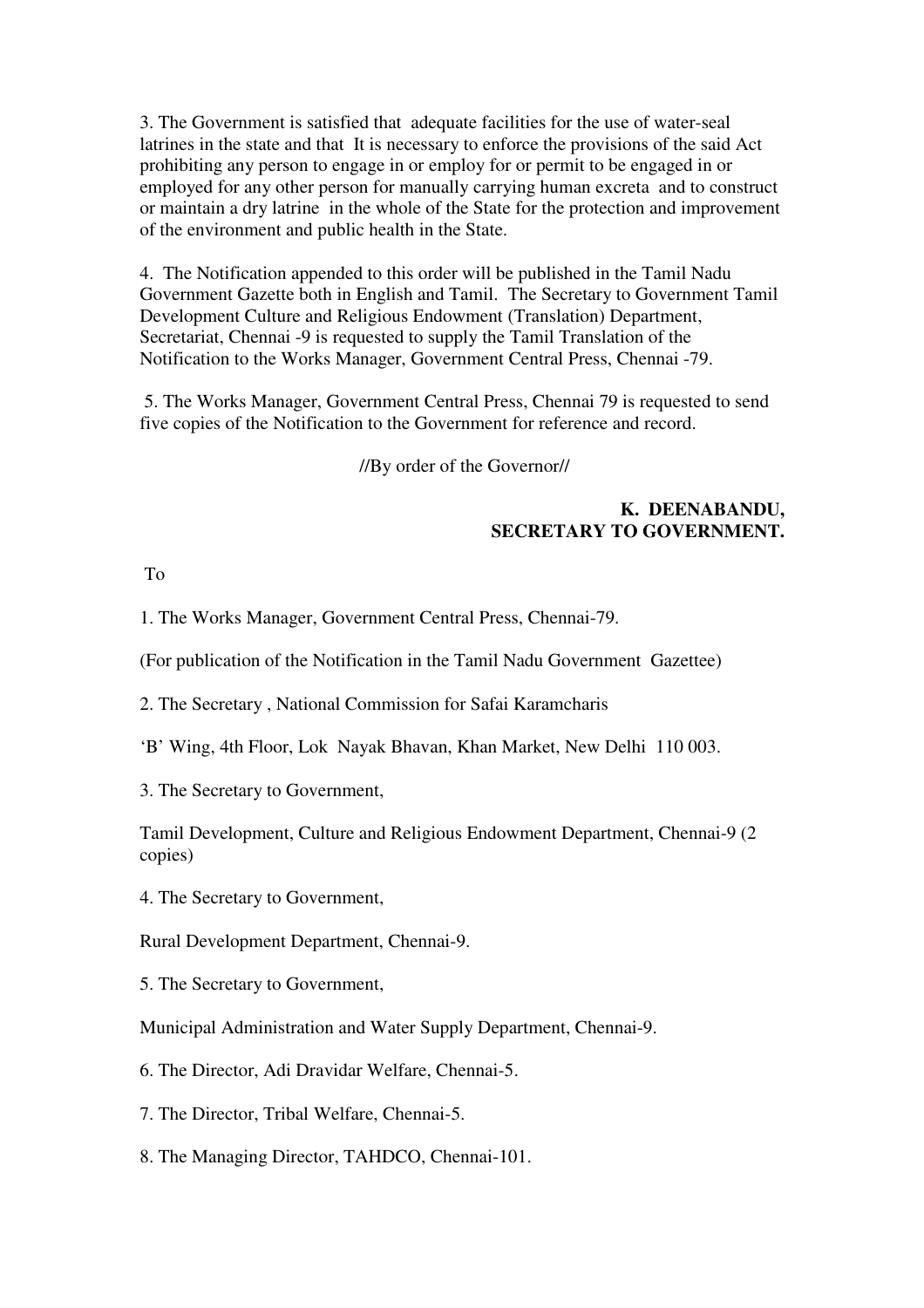9. The Director, Rural Development,

Panagal Building, Saidapet, Chennai-15.

10.The Commissioner for Municipal Administration, Chennai-5.

11. The Director of Town Panchayat,

Kuralagam, Chennai-108.

12. The Commissioner, Corporation of Chennai, Madurai, Coimbatore, Tiruchirapalli.

13. All Collectors .

Copy to:

All Department of Secretariat, Chennai-9.

All Head of Department.

Law Department, Chennai-9.

P.S. to Secretary, Adi Dravidar and Tribal Welfare Department, Chennai-9.

P.A. to Deputy Secretary to Government, (ADW) / (LA),

Adi Dravidarand Tribal Welfare Department, Chennai-9.

Senior Personal Assistant to Minister (Adi Dravidar Welfare) Chennai-9.

All Sections in Adi Dravidar and Tribal Welfare Department, Chennai-9.

SF/SC.

# **APPENDIX.**

# **NOTIFICATION.**

In exercise of the powers conferred by sub-section (1) of section 3 of the Employment of Manual Scavengers and Construction of Dry Latrines (Prohibition) Act, 1993 (Central Act 46 of 1993), the Governor of Tamil Nadu hereby specifies the 10th day of November 2005 as the date and the whole of the State of Tamil Nadu as the area to the effect that no person shall -

(a) engage in or employ for or permit to be engaged in or employed for any other person for manually carrying human excreta; or

(b) construct or maintain a dry latrine, the draft of the same having been previously published as required under clause (i) of sub-section (2) of section 3 of the said Act.